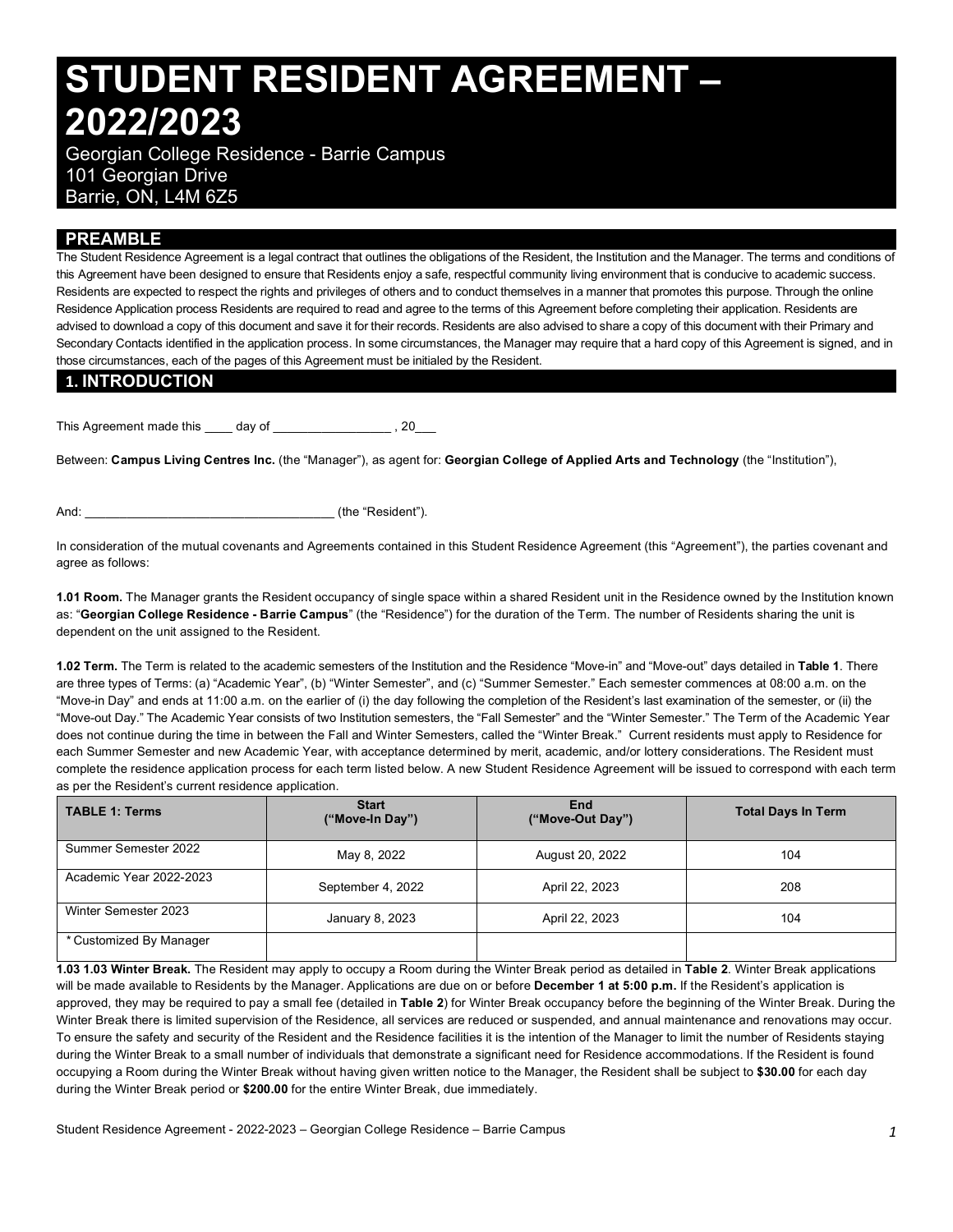| TABLE 2: Winter Break<br><b>Start</b> |                   | End             | <b>Winter Break Fee</b> |  |
|---------------------------------------|-------------------|-----------------|-------------------------|--|
| Academic Year 2022-2023               | December 17, 2022 | January 8, 2023 | \$30.00/per day         |  |

 **1.04 Extended Terms**. The Term of this Agreement may be extended by the Manager if the Resident applies in writing for an "Extension" in accordance with the Managers published policies about Term Extensions. Extensions are subject to availability. Priority will be given to Residents travelling from great distances, who demonstrate a special need, or who are enrolled in orientation or academic programs that begin early or continue beyond the Residence Term. Extensions may also be granted for any 'Early Move-In', 'Late Move-Out' or 'Summer Residence' programs offered by the Manager. Residents granted Extensions are subject to the fees detailed in **Table 3**. Any Resident found occupying a Room outside of the Term without approval from the Manager are subject to additional fees over and above those detailed in **Table 3**.

| <b>TABLE 3: Extended Terms</b> | <b>Start</b><br>("Move-In Day") | End<br>("Move-Out Day") | Fees        |
|--------------------------------|---------------------------------|-------------------------|-------------|
| Summer Semester 2022           | April 23, 2022                  | May 8, 2023             | \$30.00/Day |
| Academic Year 2022-2023        | August 20, 2022                 | September 4, 2022       | \$30.00/Day |
| Winter Semester 2023           | December 17, 2022               | January 8, 2023         | \$30.00/Day |
| * Customized By Manager        |                                 |                         |             |

 **1.05 Acknowledgement of Services and Responsibility of the Manager.** The Resident acknowledges that neither the Manager nor the Institution stands in loco parentis with respect to the Resident. The Residence provides living accommodations for independent students who are to be responsible and accountable for their personal needs and their interactions with their fellow residents as opposed to residential care. The Manager is responsible for the maintenance and operation of the residence. The Manager, in consultation with the Institution, may from time to time, in its sole and unfettered discretion, establish and/or amend policies, protocols and guidelines to uphold and ensure compliance with the standards set forth by the Manager, all of which will constitute part of the Residence Community Living Standards or Institution Code of Conduct, as appropriate. The Resident hereby acknowledges and agrees that they are solely responsible for their compliance with / review of such policies, protocols and guidelines (as may be created, amended, revised or restated by the Manager) found at [www.georgianresidence.ca.](www.georgianresidence.ca)

 time student in good standing at the Institution; (ii) this Agreement is executed by all parties; (iii) all Residence Fees then due and payable are paid in full as stated in **section 2.03**; (iv) the Manager has designated a Room for the Resident and (v) the Resident meets any additional conditions to occupancy **1.06 Conditions of Occupancy.** The Resident may not occupy a Room, unless (i) the Resident is currently enrolled and maintaining status as a fullestablished by the Institution, including any vaccination conditions.

 **1.07 Force Majeure.** Notwithstanding anything in this Agreement, if either the Manager or the Institution is bona fide delayed or hindered in or prevented from the performance of any term, covenant or act required under this Agreement (including, without limitation, delivery of occupancy of the Room) by reason of strikes, labour troubles; inability to procure materials or services; power failure; restrictive governmental laws or regulations; riots; insurrection; sabotage; rebellion; disease; epidemic; public health or safety concerns; war; act of God or other reasons whether of a like nature or not, which is not the fault of the Manager or the Institution which is delayed or hindered in or prevented from performing work or doing acts required under the terms of this Agreement, then the performance of that term, covenant or act is excused for the period of the delay and the party delayed will be entitled to perform that term, covenant or act within the appropriate time period of the expiration of the period of the delay. The Resident hereby confirms their understanding that the Manager, in consultation with the Institution, may, in its sole and unfettered discretion, make such amendments to or policies, protocols and guidelines to alter the then in force Residence Community Living Standards or Institution Code of Conduct to address the cause(s) or effect(s) of such delay or delays.

 **1.08 No Assignment.** This Agreement and the rights and privileges granted to the Resident under it are not assignable by the Resident and the Resident may not sublet the Room. The Resident may not permit the use of the Room by any other person, other than a person designated by the Manager. The Room or Residence services/facilities including the mailing address, telephone, internet or data connection may not be used for any business use.

 **1.09 Scope.** The terms of this Agreement apply to all Residents, for the entire duration of their stay, regardless if the dates of residency are outside of those listed in tables 1 or 2.

## **2. RESIDENCE FEES**

 **2.01 Payment of Fees.** All amounts payable by the Resident under this Agreement are payable to **"Georgian College Residence"** and payment must be delivered to the Manager. All amounts payable under this Agreement may be paid by cash, certified cheque, bank draft, money order, debit, or online as designated by the Manager. Personal cheques will not be accepted. Academic results may be withheld and/or other academic sanctions are possible for failure to maintain an up to date financial account with the Residence.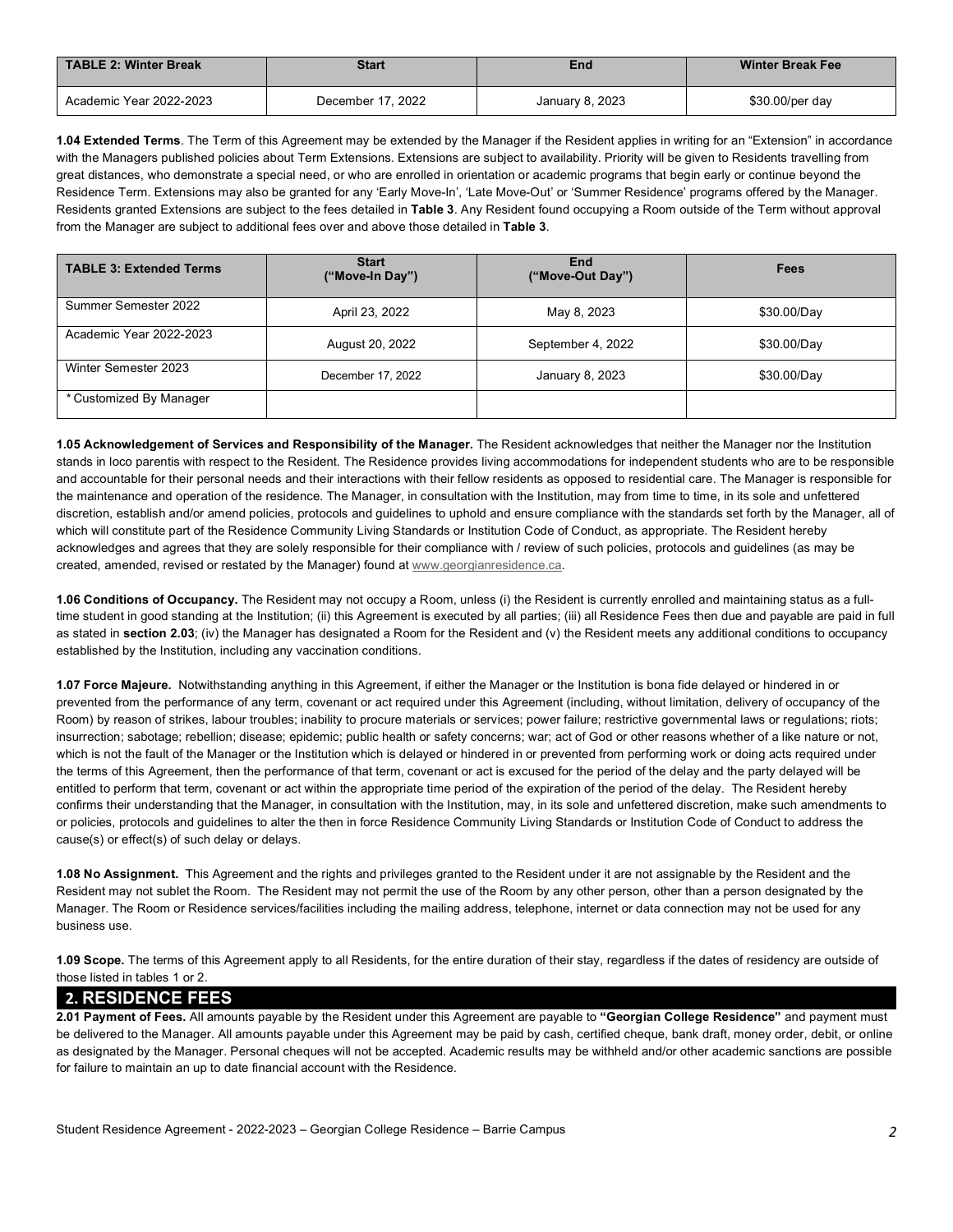**2.03 Residence Fees.** The Resident must pay the "Residence Fees" in accordance with the Rates and Payment Schedules detailed in Table 4 for the right to occupy a Room during the Term. Tables 2, 3 and 4 also detail additional Fees that the Resident is subject to, including the cost of Extended Terms. If a hard copy of this Agreement is required by the Manager, the Resident is required to select one of the payment schedule options, by initialing their desired option.

### **TABLE 4: Fees & Payments**

- **1.** The Residence application fee for the Academic Year 2022-2023 is **\$100.00** which is mandatory and non-refundable.
- **2.** Academic Year 2022-2023 Payment Schedule Option (b) includes a non-refundable **\$125.00** administration fee, Payment Schedule Option (c) includes a non-refundable **\$200.00** administration fee.

### **- Summer Semester 2022 Payment Schedule**

(a) **\$2,600.00** payable on or before **April 15, 2022**, at **5:00 p.m.** or

 (b) **\$2,600.00** payable as to **\$650.00** on or before **April 15, 2022** at **5:00 p.m.** and as to **\$650.00** on or before **May 15, 2022** at **5:00 p.m.**  and as to **\$650.00** on or before **June 15, 2022** at **5:00 p.m.** and as to **\$650.00** on or before **July 15, 2022** at **5:00 p.m.** 

#### **- - Academic Year 2022 2023 Payment Schedule**

(a) **\$7,530.00** payable on or before **June 17, 2022**, at **5:00 p.m.** or

 (b) **\$7,655.00** payable as to **\$4,855.00** on or before **June 17, 2022** at **5:00 p.m.** and as to **\$2,800.00** on or before **October 7, 2022** at **5:00 p.m.** 

## (c) **\$7,730.00** payable as to **\$2,500.00** on or before **June 17, 2022** at **5:00 p.m.** and as to **\$3,500.00** on or before **October 7, 2022** at **5:00 p.m.** and as to **\$1,730.00** on or before **January 20, 2023** at **5:00 p.m.**

## **- Winter Semester 2023 Payment Schedule**

(a) **\$3,765.00** due **November 11, 2022** at **5:00 p.m.** or if accepted after **November 13, 2022** payment is due **immediately**.

|     | Customized By Manager 2022 2023 Payment Schedule |                         |                                             |                    |                                   |                    |
|-----|--------------------------------------------------|-------------------------|---------------------------------------------|--------------------|-----------------------------------|--------------------|
| (a) |                                                  | payable on or before    | 20                                          | at 5:00 p.m. or    |                                   |                    |
| (b) | or before                                        | payable as to $$$<br>20 | on or before<br>at $5:00$ p.m. and as to \$ | 20<br>on or before | at $5:00$ p.m. and as to \$<br>20 | on<br>at 5:00 p.m. |

 **2.04 Non-Student Rates.** The Residence Fees payable under this Agreement are a special student rate for full-time students of the Institution. If the Resident ceases to be a full-time student of the Institution, and wishes to continue to occupy a Room: (i) the Resident must deliver a written request to the Manager no later than two (2) business days after ceasing to be a full-time student of the Institution, which the Manager may accept or reject in its sole and unfettered discretion, and (ii) if the request is accepted by the Manager, the Resident must pay within two (2) business days of receiving notice of that acceptance (a) any unpaid Residence Fees (whether or not otherwise due) and (b) a supplementary fee equal to the difference between (1) the product of the number of days remaining in the Term as of two (2) business days after the date on which the Resident ceases to be a full-time student of the Institution and the daily conference rate then charged by the Manager for rooms in the Residence, minus (2) the Residence Fees.

 **2.05 Interest.** Any amount payable by the Resident under this Agreement which is not paid may be sent to a third-party collection agency. In lieu of interest charges, the Manager may chose to implement a late payment fee.

 **2.06 No Waiver of Fees.** Nothing in this Agreement, nor any entry or repossession of the Room by the Manager releases the Resident from any liability for the payment in full of all amounts payable under this Agreement for the Term.

## **3. RESIDENCE PROCEDURES**

 **3.01 Move-In Procedure.** The Resident must follow all move-in times, dates and procedures outlined by the Manager. The Resident will be notified of the date and time that the Resident may move into the Room. If the Resident wishes to move-in prior to the scheduled move-in day, the Resident may do so at the Manager's then posted nightly rate and subject to availability (detailed in **Table 1 & 3**). Care is to be exercised in moving-in heavy objects to avoid damage to floor coverings, walls, doors and frames and any other part of the Residence. The Resident shall be responsible to pay forthwith to the Manager the cost of any damage to the Room or the Residence arising from the move-in.

Student Residence Agreement - 2022-2023 – Georgian College Residence – Barrie Campus *3*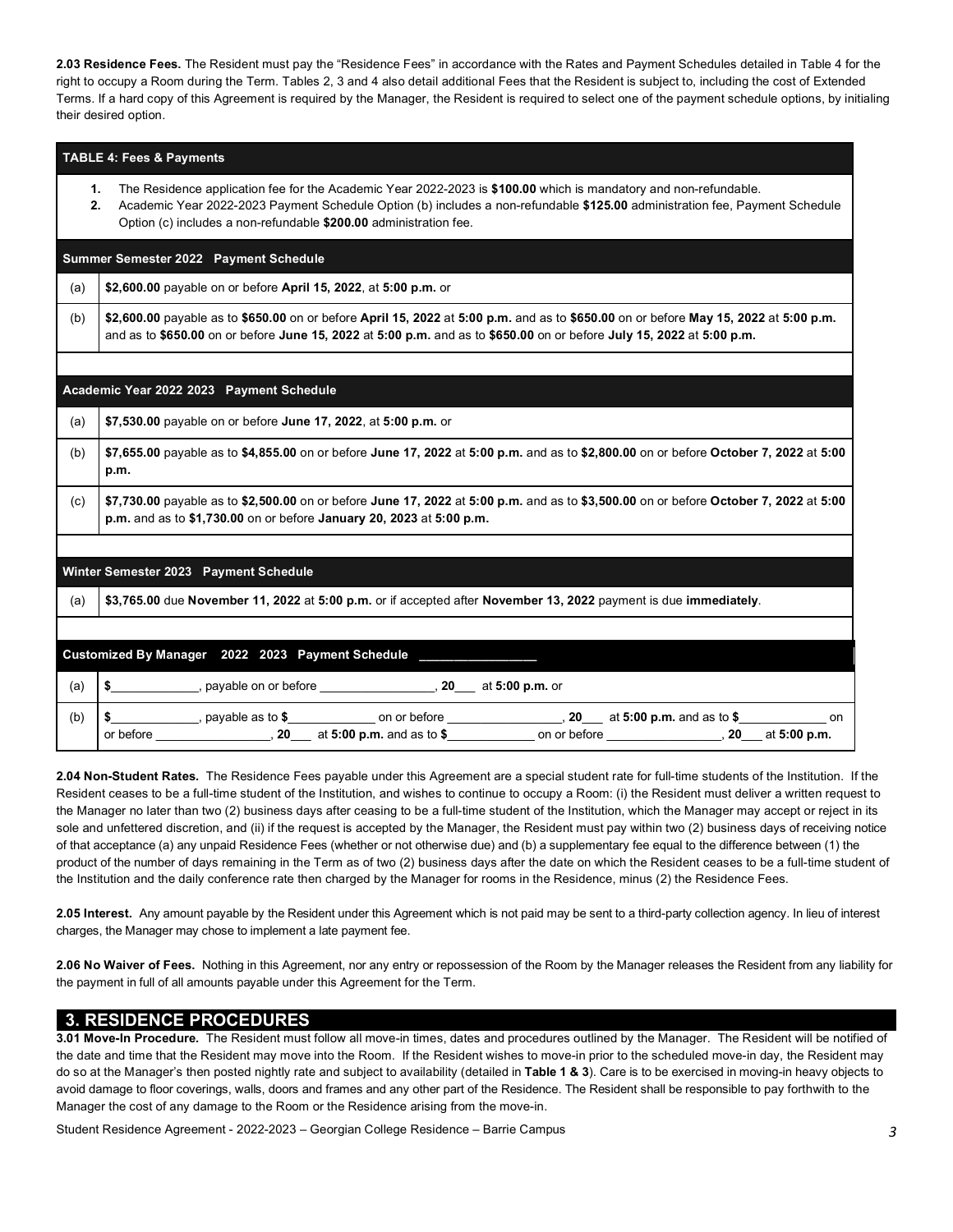**3.02 Move-Out Procedure.** Prior to either (i) the expiry of the Term, or (ii) the date on which the Resident is to vacate the Residence (detailed in **Table 1**  & **3**), the Manager, or designate, can be requested in advance by the Resident to complete a visual inspection of the suite to view the state of cleanliness and repair. If no request to inspect the suite is made by the Resident, the inspection will take place once the Resident has vacated the suite. In the event the Resident chooses to have the inspection completed prior to vacating the suite, the Manager, or designate, will inspect the suite and inform the Resident of potential damage and/or cleaning charges and outline what steps the student may take to mitigate charges. On vacating, all garbage and belongings of the Resident must be removed, and the suite must be cleaned to the point of restoring the suite to its original condition. Once the Resident has vacated, the Manager, or designate, will complete a documented visual inspection of the suite. In the event deficiencies are found, the cost of cleaning the suite and restoring it to its original state may be deducted from the Resident's original Deposit. There is a minimum cleaning charge of \$25.00 and damage charges will be billed accordingly at the cost of restoring the suite to its original condition. Any items left behind by the Resident will be immediately discarded; the Residence shall not be liable to the Resident for any loss of property as a result. As with the "move-in procedures", care must be exercised to avoid damage to doors, frames, walls, floor coverings and any other part of the Residence. The Resident is financially responsible to pay forthwith for any damage caused on moving out of the Residence.

 **3.03 Roommates.** The Resident may be notified prior to move-in the name and contact information of their roommate (and vice-versa). This disclosure is to enable the roommates to get acquainted and to arrange bringing common supplies to the Residence. Roommate changes may be requested for cause at any time. The Manager's first priority is to try to mediate any dispute between roommates. If a roommate change is required roommates may be moved to different Rooms (subject to availability within the Residence and to the Manager discretion), unless another Agreement can be reached amongst all parties involved.

 **3.04 Room Reassignment.** The Manager may in its sole and unfettered discretion, relocate the Resident to another Room upon 48 hours advance written notice. The Resident agrees to comply with the terms of any relocation notice and to remove and relocate the Resident's property to the Room designated in the relocation notice. Residents are required to comply with any de-densifying efforts required on campus due to Covid-19 or other public health or safety emergency, including, but not limited to, the relocation of all or some residential students to alternative housing. Relocation does not constitute a termination of a residential student's housing contract. In the event that the Manager must relocate students as part of a de-densifying strategy due to public health, safety or other concerns for an extended period of time and alternative housing is not available, the Manager may, in its sole and unfettered discretion, pay impacted students fair and reasonable reimbursement (as determined by the Manager) as appropriate and based on information available at that time and in full and final satisfaction of the Manager's and the Institution's obligations hereunder.

 **3.05 Deliveries and Solicitation.** The Manager may control access to the Residence for deliveries. The Manager may allow reasonable access to political candidates or their representatives for the purpose of canvassing for support and delivering pamphlets.

 **3.06 Lost Keys, Lock Outs.** The Resident will be responsible for the cost of replacing lost keys (e.g., room key, mailbox key, etc.) at a cost determined by the Manager, to a maximum of \$20.00 per key. If the Resident is locked out of the Resident's Room, the Resident will pay a fee for letting the Resident into the Room, to a maximum of \$5.00, or will be provided with a temporary key to be returned immediately after use. Failure to return a temporary card in the time allotted will result in a replacement fee to a maximum of \$20.00.

## **4. RESIDENCE FACILITIES, MAINTENANCE AND SERVICES**

 **4.01 Responsibility for Damages.** Within 24 hours of taking possession of the Resident's assigned Room, the Resident must complete a "Room Inspection Report", listing all damage to and deficiencies in the Room and its furnishings, fixtures and equipment. At all times during the Term, the Resident must maintain the Room and its furnishings, fixtures and equipment to the same standard and condition as exists at the time possession of the Room is given to the Resident (or if the Manager repairs any damage or deficiency noted in the Room Inspection Report, to the same standard and condition as exists after repairing that damage or deficiency), subject to typical wear and tear. The Resident and any other person sharing a Suite with the Resident are jointly and individually liable for any damage to or deficiency in the Suite and its furnishings, fixtures and equipment, other than damage and deficiencies noted in the Room Inspection Report which are not repaired by the Manager. The Resident must give the Manager prompt written notice of any accidents, damage or malfunctions of any kind to the Room or its furnishing, fixtures and equipment. The Resident shall keep a copy of each such notice.

 **4.02 Liability of Resident.** The Resident is liable for any damage to the building structure, fittings, fixtures, finishes, furniture and equipment comprising the Resident's Room, except only if such damage is caused by the proven negligence of the Institution or the Manager. The Resident is liable for any damage to the building structure, fittings, finishes, furniture and equipment beyond the confines of the Resident's Room should the damage arise from the negligence or willful act of the Resident. The Manager and the Institution do not assume any responsibility for personal property that is lost, stolen or damaged from any cause. The Resident is strongly encouraged to obtain insurance to cover the above liabilities. Residence does not purchase such protection for personal property. The Resident must also take positive steps to ensure their safety by locking Suite doors, and ensuring that only authorized persons enter their Room, suite and/or the building.

 **4.03 Damages to Common Areas.** Residents are responsible for taking all actions associated with good citizenship, including reporting information about damages and vandalism, and those allegedly responsible for causing the damage. The Resident may be held financially responsible for damage to any part of the Residence (interior/exterior common areas) if the resident, or guest of the Resident is found to be directly or indirectly involved in said damage Common areas include and are not limited to; the corridors, lounges, laundry rooms, stairwells, the exterior of Room doors, parking lots and any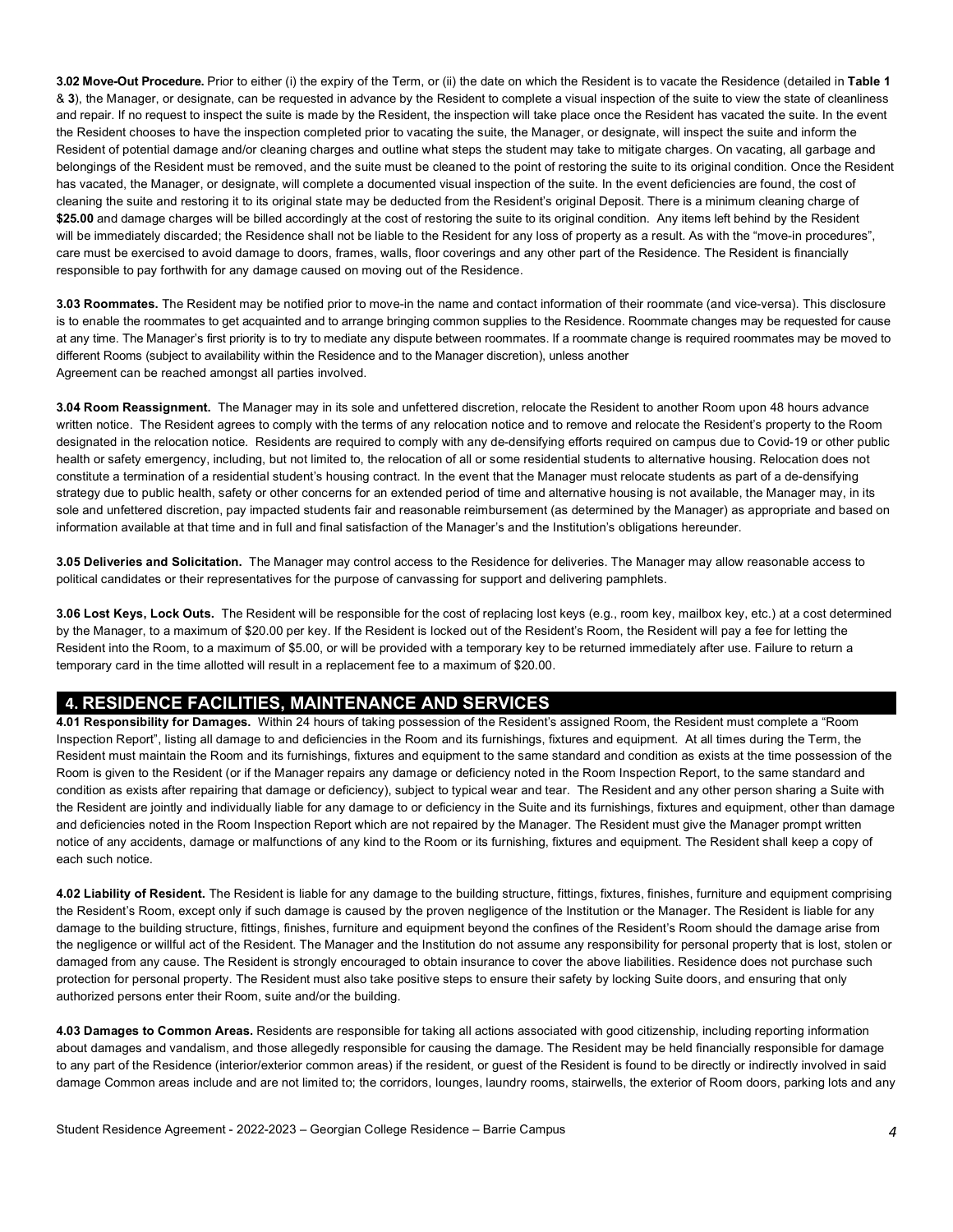other public areas of the Residence. All charges for damages to common areas in residence that cannot be traced to those directly responsible will be split equally among the occupants of the building, wing, floor, or section of the residence deemed fair and appropriate by the Manager.

 **4.04 Room Entry.** The Manager subscribes to the principle that Residents are entitled to enjoy a reasonable right to privacy in residence Rooms. However, the Resident acknowledges that the Manager is entitled, without notice and without the Resident being present, to have authorized staff, the Institution's security services, emergency services, or the police enter the Room at reasonable times under the following conditions: (a) to provide repair and maintenance services as detailed in **section 4.05** of this Agreement; (b) to provide housekeeping services as detailed in **section 4.06** of this Agreement; (c) to ensure the safety and security of the Resident and/or when there is reasonable cause to believe an emergency situation has arisen; (d) during the Winter Break to provide routine maintenance; (e) when there is reasonable cause to believe that terms of this Agreement and/or the Residence Community Living Standards detailed in **section 7.01** and/or the law is being violated. Authorized staff are supplied with a uniform and identification that is visible at all times.

 **4.05 Maintenance by the Manager.** Throughout the Term the Manager will inspect, maintain, repair and replace elements of the Residence in order to keep the Residence in a good condition and state of repair, complying with health, safety and fire standards required by law. This includes, but is not limited to, inspecting and testing fire safety equipment, major appliances, electrical, bathroom fixtures and plumbing.

 **4.06 Housekeeping Service and Cleanliness.** Housekeeping service will be provided to clean only the kitchenette and washroom area of the room on a regularly scheduled basis as posted by the Manager. This housekeeping service in not optional. Residents must ensure that all counters and sinks are clear of any dishes, appliances or any other personal items. As part of the housekeeping service, the room will be inspected. Should the room be found in an unhygienic state, the Resident(s) will be given 24 hours to return it to proper state, or it will be cleaned at the discretion of the Manager with a minimum charge of **\$50.00**. The resident shall, at all times during the Term, keep all parts of the Room clean, including and not limited to; floor coverings, doors, walls, ceilings, kitchenette appliances, counters, cupboards, faucets, sinks, furniture, glass, window frames, and other furnishings.

 **4.07 Limitation on Liability of Manager.** Unless arising as a result of their gross negligence, the Manager and the Institution shall not be liable to the Resident for any loss or damage, however caused to the Resident, the property of the Resident or to the property of the Resident's guest(s) while in the Residence or on the lands on which the Residence is situated. Without limiting the generality of the foregoing, such property includes and is not limited to, personal property of the Resident (including their vehicle(s) and their contents) and damage includes and is not limited to; damage caused by the failure of the plumbing or heating system or any other building system, defects in the structure of the Building, water or snow penetration, exterior weather conditions, damage arising from any cause beyond the control of the Manager or Institution, and any damage or injury arising from the activities of employees, contractors or agents of the Manager and the Institution. The Resident agrees that by executing the Agreement and residing in the Residence, they are acknowledging that they understand and freely assume the risks associated with communal living, including but not limited to risks of potential exposure to physical, mental or emotional harm or injury, communicable diseases and other contagious viruses. Accordingly, the Resident on their own behalf and on behalf of their successors, beneficiaries and next of kin hereby waives their right to demand or make any claim against (and indemnifies, releases and covenants and agrees to hold harmless each of) the Manager, the Institution, their agents, contractors, officers, directors, governors, management, successors, assigns, students and employees from or in relation to any and all damages, physical or other harm, death, liability, claims, expenses or loss due to any cause whatsoever, including negligence, breach of contract, or breach of any statutory or other duty of care (collectively, "Claims") arising under or related to this Student Residence Agreement and the provision of services or accommodation, including but not limited to exposure to communicable diseases and contagious viruses. The Resident further agrees to take all reasonable precautions and follow recommendations by public health authorities to mitigate the spread of communicable diseases while living in the Residence community. Failure to follow the Student Residence Agreement and measures related to said communicable diseases (including but not limited to Covid-19), or failure to follow directions from staff regarding communicable disease related rules or measures may result in standards action up to and including eviction from residence.

 **4.08 Heating of Room.** Throughout the Term the Manager will provide a heating system sufficient to provide a comfortable temperature in the Room and will operate, maintain and repair that heating system. During any period in which the heating system is not functioning to the standards set out above, the Manager and the Institution will use commercially reasonable efforts, after receiving notice of the deficiency, to have the system repaired and functioning as soon as may be possible in the circumstances. In no event however, is the Manager and the Institution liable to the resident for any consequential illness or discomfort and the Manager and the Institution shall not be deemed to be in default of its obligations under this Agreement, so long as it is using commercially reasonable efforts to have the system repaired.

 **4.09 Prohibited Items.** Only refrigeration appliances supplied with the Room are to be used. No others are to be brought into the Room. No other refrigeration items are to be brought into the Room. In order for appliances to be used in the Residence, they must bear a visible serial number and a CSA or UL identification tag. Irons, toaster ovens, coffee makers, electric kettles protected by automatic "shut off" may be used. Appliances found in rooms that do not bear a CSA or UL identification tag will be removed by the Manager at the Resident's expense, without liability to the Manager for spoilage or damage to the appliance removed. The following are prohibited: open coil hot plates, deep fryers, indoor barbecues, fondues and the like; pets; candles, incense, lava lamps, halogen lamps, large musical instruments or noise producing devices such as subwoofers and PA systems, illegal substances, alcohol and illegal drug paraphernalia, single serving glass alcohol containers (i.e. beer bottles, coolers, etc.), novelty glass liquor bottles, and large common source containers (i.e. kegs, 60oz containers); weapons, replica weapons, or any device that is designed for (or could be used for) the purpose to intimidate, threaten, harm, or kill.

 Student Residence Agreement - 2022-2023 – Georgian College Residence – Barrie Campus *5*  **4.10 Cable Television, Telephone & Internet Services.** Long Distance calling may be done only through the use of a prepaid phone card or by charges made to a third party number if using a provided, in room telephone. Neither the Institution nor the Manager guarantees the availability of telephone service or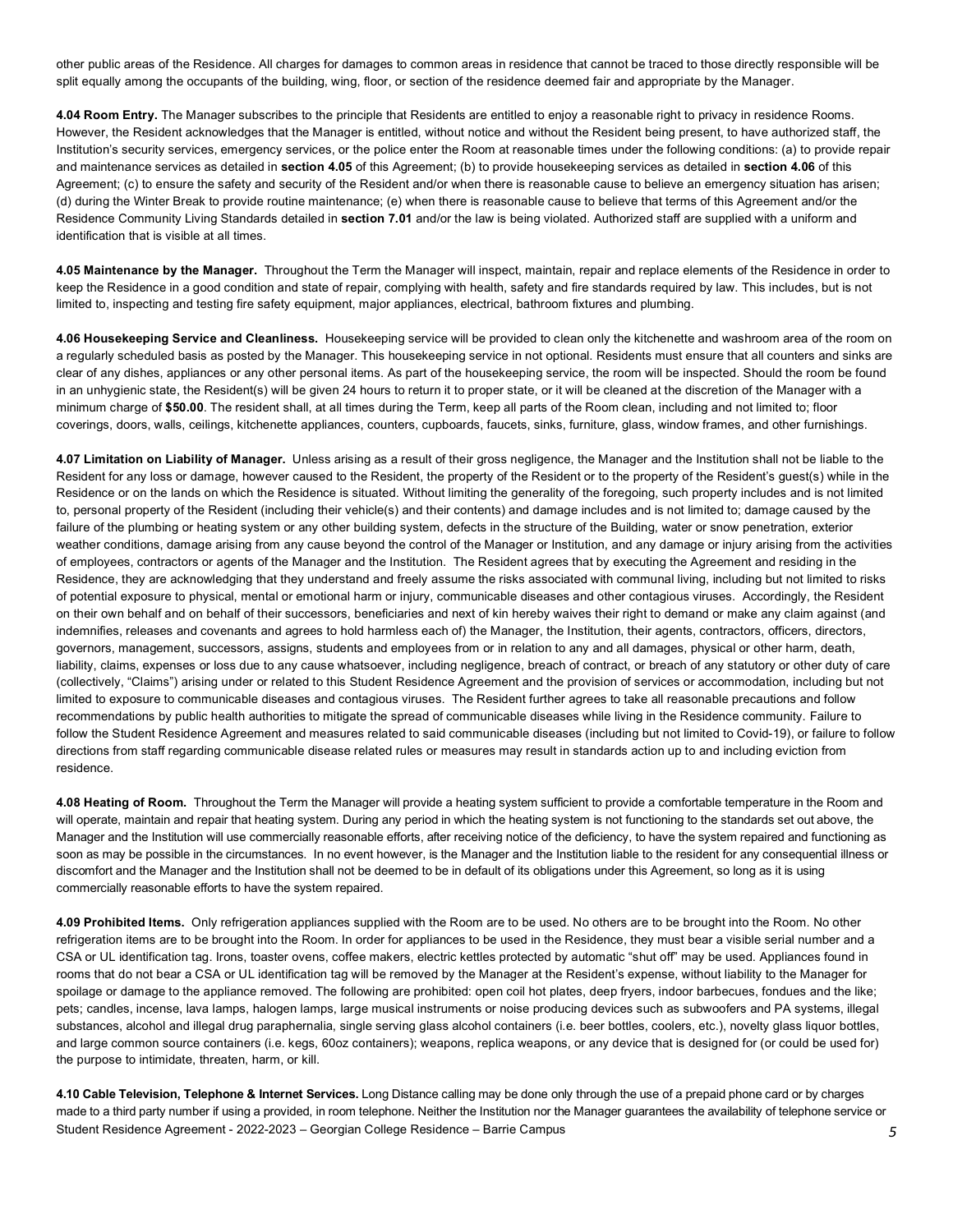cable television services. If the Resident wants additional cable television, telephone or internet service above and beyond any that may be provided as "standard" in the Residence, the Resident must submit full details to and request and obtain the prior written approval of the Manager and Institution. With respect to Internet Services, the Institution may at its discretion only allow either the standard provided service or the approved alternate service and not both at the same time (Residents will need to complete the Institution's standard forms issued by their IT department). Cutting of wiring, boring of holes, the use of wireless routers, routers, or switches are not permitted. Any unauthorized services or equipment may be removed by the Manager, at the Resident's expense, without notice or liability. All Residents are subject to the Institution's and/or Service Provider's current Internet, cable television and telephone enrolment and usage policies.

 **4.11 No Moving of Supplied Furnishings.** All furnishings and equipment supplied with the Room shall remain in the Room for the duration of the Term. All furnishings, if rearranged, must be returned to their original position found at the commencement of the Term. No common area furniture is to be moved into the Room.

 **4.12 No Removal or Substitution.** The Resident may not remove, alter or change any property in the Room which is provided on occupancy or at any other time during the Term, including and not limited to; furnishings, fixtures, equipment, television sets, appliances, window screens, floor coverings and any mattress covering. The Resident shall use all such items only for their intended purpose.

 **4.13 No Renovation or Installation.** The alteration or renovation of the Residence facilities, furniture, fixtures, or equipment supplied in the Room is not permitted. The lock(s) provided by the Institution are the only locks to be used to secure the door to the Room. No other locks may be installed by the Resident and the Resident may not change the keying of the lock(s) which are provided. Unauthorized changes to temperature settings or duct or diffuser settings in the Room, and any attempt to make changes to the heating system in the Room are prohibited. The Resident may not install any electrical equipment which will overload the capacity of a circuit. Altering or otherwise tampering with electrical systems is prohibited. The Resident may not install antenna(e)), without the prior written consent of the Manager. If any such furnishing or equipment is installed without the Manager's consent, the Resident will immediately remove it after notice from the Manager, failing which the Manager may remove the furnishing or equipment at the expense of the Resident without further notice and without liability to the Manager or Institution for any damage to the furnishing or equipment so removed. The Resident is responsible to pay the costs of repairing all damage to the Room or Residence caused by the installation and removal of any furnishing or equipment installed by the Resident, whether installed with or without the Manager's consent. The Resident also is liable for any damage to property of others and for any injury to or death of any person caused by the installation, existence or removal of any furnishing or equipment installed by the Resident, whether installed with or without the Manager's consent. furnishings or equipment of any kind (including and not limited to; shelving, light fixtures, audio or visual equipment, satellite dishes and radio or television

 move out, or be subject to removal charges. Spikes, hooks, screws, tacks or nails or any permanent adhesion type tape shall not be put into or on the walls or woodwork, ceilings, furnishings, doors or windows of any part of the Residence. Residents may not decorate the outside of their room door unless for special occasions approved by the Manager. Strings of indoor lights should not be in direct contact with any flammable materials and should not be left on while the room is unattended. **4.14 Decorations.** The only acceptable form of affixing items to walls is the use of white sticky tack, and must be removed by the Resident prior to

 **4.15 Parking.** Residents must park vehicles in designated spaces only, as allotted by the Institution. The Resident shall affix to each vehicle's windshield such decal, label or other distinguishing marker as the Institution directs for identification. Residents parking cars or other motor vehicles in unauthorized areas without the payment of fees or without a formal written Agreement with the Institution may be charged with trespassing and, in addition, the vehicle may be removed at the Resident's expense without notice and without any liability by the Institution or the Manager for damages of any kind. Residents may not bring onto the Residence property any unlicensed or uninsured motor vehicle. If any vehicle becomes uninsured or has its license expire while parked on the Residence property, it must be removed by the Resident, failing which, after notice, the Institution may remove the vehicle at the Resident's expense, without any liability by the Institution or the Manager for damages of any kind. Bicycles must be stored or kept only in such locations that may be designated by the Manager. All vehicles and bicycles and their contents, if any, are brought onto the Residence property at the sole risk of the owner.

# **5. ROLE OF THE PRIMARY AND SECONDARY CONTACTS**

 **5.01 Primary and Secondary Contact(s).** The Resident, in executing this Agreement, is required to identify a "Primary Contact" and a "Secondary Contact". It is strongly recommended that these contacts are parents or legal guardians of the Resident. The Primary Contact serves as the individual that is contacted by the Manager if concerns or problems arise with the Resident, as detailed in **section 5.02** below. If the Primary Contact is not available, the Secondary Contact will be contacted.

 **5.02 Consent to Contact Primary and Secondary Contact(s).** In most circumstances, Residents will be treated without reference to their parents, guardians or primary/secondary contacts (i.e. student conduct situations). However, the Manager or the Institution may contact the Primary or Secondary Contact at any time and for any purpose, including, without limitation, to advise them of (i) any accident or injury to the Resident, (ii) overdue financial payments, (iii) termination of this Agreement, and/or (iv) any situation where the Resident may cause harm to themselves or to another (v) if the Resident is placed on Residence Probation or issued any behavioural contract or Eviction by the Manager. The Manager or the Institution may disclose the Resident's personal information in such communications, and the Resident hereby consents to this disclosure.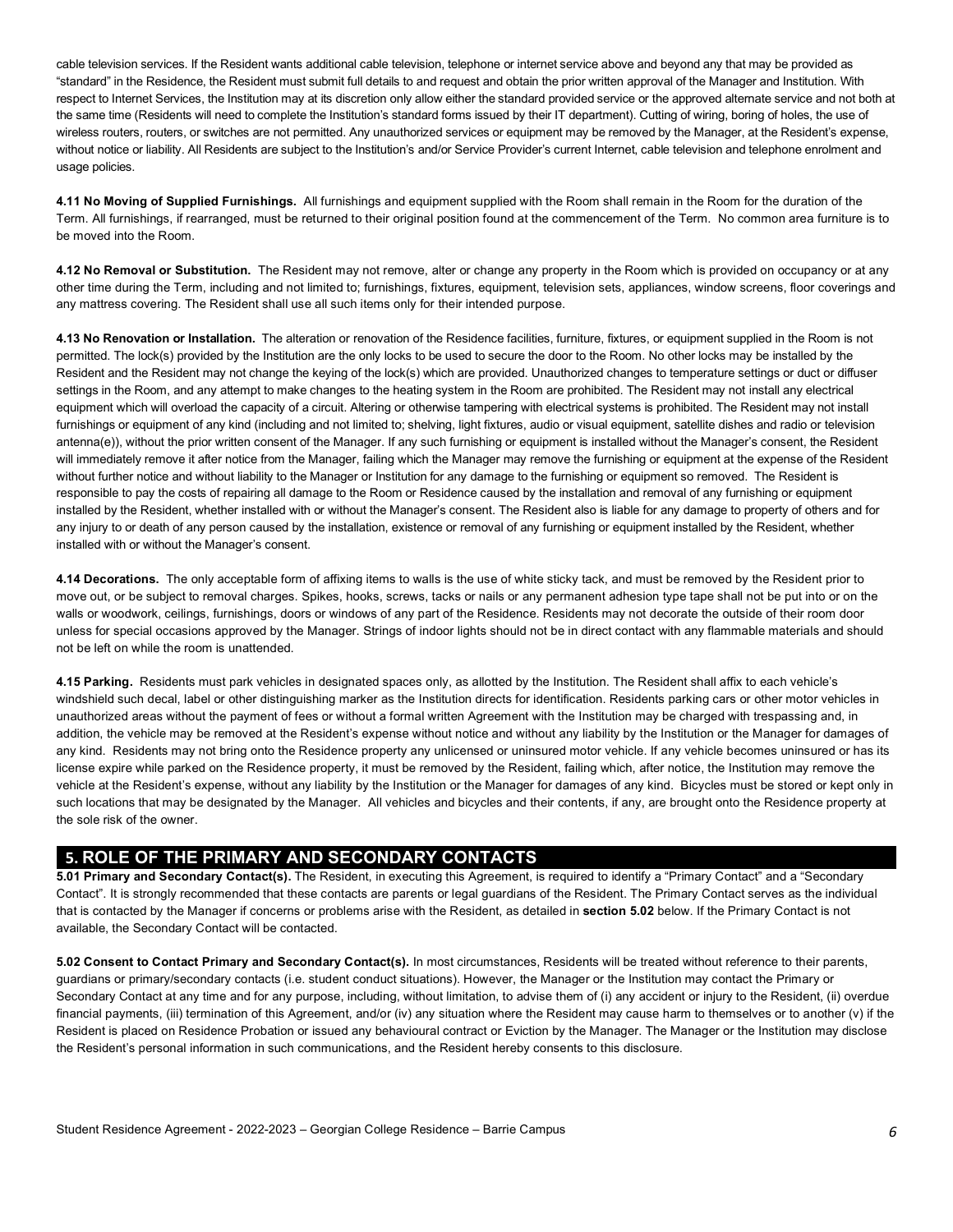# **6. FREEDOM OF INFORMATION**

 **6.01 Freedom of Information.** "I consent to the Manager and the Institution collecting and disclosing to each other personal information about me concerning any misconduct or alleged misconduct by me, or any misconduct of others reported or witnessed by me, for the purpose of the Manager and the Institution using that personal information to administer their respective rules of conduct and disciplinary proceedings. Such information includes, and is not limited to, my grades in school, my academic status, any alleged misconduct by me, my response to such an allegation, the substance and status of any disciplinary proceedings and the penalty, if any, imposed. Personal information includes, and is not limited to the Institution confirming to the Manager, my status as a full time student, academic status, federal loan status, and provincial loan status for the purpose of room allocation. Personal information also includes, but is not limited to access my official college identification number and photograph in order to verify my identity for the facilitation of services and for investigations that are being conducted by the Manager or the Institution." For the purposes of this consent, the Manager and the Institution include their officers, employees and security contractors who have a reasonable interest in receiving the personal information.

 **6.02 Activity Waiver.** On an on-going basis, the Institution and/or the Manager arranges a number of social, sporting and other activities for residents of the Residence, both in the Residence building and at other on-campus and off-campus locations (individually, an "Activity" and collectively, the "Activities"). Activities may have inherent risks associated with participation in them. Participation in all Activities is completely voluntary and the Resident may elect not to participate in any Activity. The Resident specifically acknowledges that in the event that the Resident elects to participate in any Activity, (i) the Resident is warned that participation in the Activity may involve certain inherent risks, including, without limitation, risks of physical injury, (ii) the Resident has voluntarily elected to participate in the Activity notwithstanding those risks. The Resident acknowledges and assumes all risks of personal injury and all other hazards (i) arising from or related in any way to participation in an Activity, (ii) arising or resulting from any cause whatsoever (including risks inherent in the Activity and negligence), and (iii) whether occurring prior to, during or after the Activity and the Resident agrees that the Institution and the Manager and each of their respective officers, directors, shareholders, employees and agents (as applicable) are expressly released and forever discharged by the Resident from all claims of any nature or kind whatsoever (i) arising from or relating to the Resident's participation in an Activity, (ii) arising or resulting from any cause whatsoever (including risks inherent in the Activity and negligence), and (iii) whether occurring prior to, during or after the Activity.

 **6.03 Photograph Waiver.** The Resident grants permission to the Institution and/or the Manager to use photographs or videotapes taken of the Resident in or about the Residence for use (i) in advertising, direct mail, brochures, newsletters and magazines relating to the Institution, the Manager or the Residence, (iii) in electronic versions of the same publications or on web sites or other electronic form or media relating to the Institution, the Manager or the Residence, and (iii) on display boards within the Residence or the Institution, all without notification. The Resident waives any right to inspect or approve any finished photograph or videotape or any electronic matter that may be used in conjunction with a photograph or videotape now or in the future and waives any right to royalties or other compensation arising from or related to the use of any such photograph, videotape or electronic matter.

# **7. RULES AND REGULATIONS**

 responsibilities, and privileges of Residents as well as the residence conduct process. Each Resident is responsible for reading, understanding, and adhering to the terms outlined within the RCLS. The Manager and the Institution may amend the terms of the RCLS from time to time and may post the amendments in the Residence. Failure to abide by the RCLS may result in eviction from Residence and termination of this Agreement as per the violations and sanctions outlined in the RCLS, and as stated in **section 8.01(d)**. The RCLS can be found online at: **[www.georgianresidence.ca.](www.georgianresidence.ca) 7.01 Residence Community Living Standards.** The Residence Community Living Standards ("RCLS") forms a part of this Agreement. It details the rights,

 **7.02 Institution Standards.** Residents are also responsible for reading, understanding and adhering to the academic and non-academic policies and procedures that have been established by the Institution, including the Code of Conduct and its penalties.

 **7.03 Mandatory Safety Session.** It is understood by signing this Agreement that any first year resident, or any resident who has not previously attended, is required to attend a mandatory safety session presented by Georgian College and the Manager. Failure to attend this session will result in disciplinary action which may include a loss of sign in privileges, inability to attend selected events and/or financial penalties.

# **8. TERMINATION AND CANCELLATION**

 five (5) days of the first day of the Semester; (b) the Resident abandons their Room as detailed in **section 8.03** of this Agreement; (c) the Resident decides not to accept the Room they were assigned, or any alternate rooms offered to them during the course of this Agreement; or (d) the Resident violates any of the terms of this Agreement, including violations of the Residence Community Living Standards or Institution Standards. Written Notice of Termination of Residency will be delivered to the Resident, and if necessary, the Manager may notify the Primary or Secondary Contact by phone or e-mail of the Room shall be deemed proper service and delivery. The Resident will be allowed 24 hours from the date and time of delivery of the Notice of Termination of Residency to fully vacate and remove all personal belongings from the Residence. **8.01 Termination by the Manager.** This Agreement may be terminated by the Manager if: (a) the Resident fails to check into their assigned Room within termination of the Resident's residency. If the Resident is unavailable to receive service of the notice in person, then delivery of the notice to the Resident's

 **8.02 Termination or Cancellation by the Resident.** Cancellations occur prior to the Resident occupying the Room. If the Resident wishes to cancel this Agreement or their residence application, the Resident must notify the Manager in writing via the online residence cancellation process prior to occupying the Room. Withdrawals occur after the Resident has occupied the Room. If the Resident wishes to withdraw from Residence, the Resident must complete a Residence Withdrawal Form and return it to the Front Desk within 5 business days of the anticipated departure date. Please note that the Residence operates independently from the Institution and if the Resident cancels their application or enrolment at the Institution, they will also need to cancel their Residence application. Refunds will be issued by the Manager as detailed in **section 8.06**.

Student Residence Agreement - 2022-2023 – Georgian College Residence – Barrie Campus *7*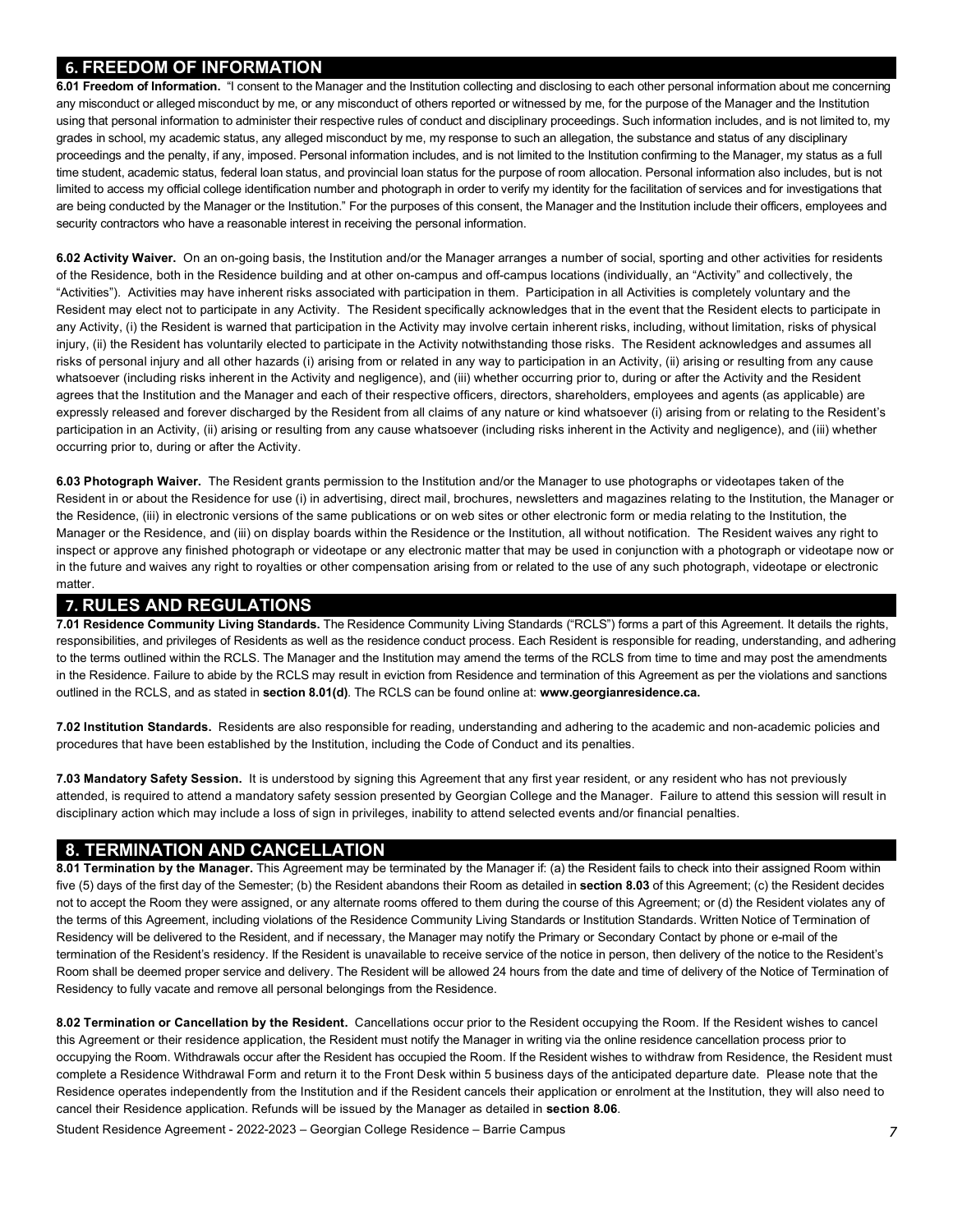**8.03 Abandonment.** If the Resident vacates the Room for a period greater than 15 days prior to the expiry of the Term without the Manager's prior Agreement, the Room will be deemed abandoned by the Resident. In that event, the Manager may (i) repossess the Room without liability to the Manager, and (ii) enter into an Agreement for the occupancy of the Room with a third party.

 **8.04 Termination Procedures.** Upon the termination of the privileges of this Agreement, the Resident shall vacate the Room within the time frame given, and deliver to the Manager vacant possession of the Room together with all of the furnishings, fixtures, appliances and telephone of the Residence, and the furnishings and fixtures shall be in good condition, with reasonable wear and tear excepted. The Resident will follow the Move-out Procedures explained in **section 3.02** of this Agreement and all additional directions communicated by the Manager.

 **8.05 Failure to Vacate.** If the Resident does not vacate the Residence on the expiry or early termination of this Agreement, (i) the Resident is liable for any financial loss sustained or incurred by the Institution or the Manager, and (ii) the Manager may remove the property of the Resident from the Room (whether or not the Resident is present at the time), and place the property in temporary storage in a location in the Residence of the Manager's choice, at the Resident's expense, without notice to the Resident and without liability to the Manager for any damage to or loss of the Resident's property. **8.06 Refund Procedures.** Upon the termination of this Agreement or residence application by the Resident, as detailed in section 8.02, the Residence may be entitled to a partial refund of Residence Fees, without interest, within eight (8) weeks of the Resident vacating the Residence or cancelling their residence application. The refund will be in the form of a cheque mailed to the Resident's permanent address on file in the Resident's name only. If a student requires a cheque to be reissued as a result of the resident not providing an updated address prior to vacating residence and/or canceling their residence application, a charge of \$50 may be applied. Refunds are issued based on the following:

### **8.06 (a) Academic Year 2022-2023 Applications/Agreements (Detailed in Table 5)**

- I. If the Resident's written cancellation request is received by the Residence Manager on or before **June 17** (Deadline 1), whether the Resident has been accepted into Residence or not, the Resident will receive a full refund of any Residence Fees paid to date.
- II. If the Resident is on the wait list for Residence and the Residence Manager receives a written cancellation request before the Resident is accepted to Residence, then the Resident will be refunded any residence fee's paid
- III. If the Resident is on the wait list and a space becomes available after **June 17** (Deadline 1), the Resident will be offered a space in Residence and asked to confirm the status of the Resident's Residence acceptance within 24 hours. After confirmation to the Residence, all regular cancellation policies and payment deadlines apply.
- **17** (Deadline 2), but on or before the **first day of the Term** (Deadline 3), then the Resident will be charged a late cancellation fee. The cancellation fee will be equivalent to 45 days of Residence Fees IV. If the Resident has been accepted into Residence and the Residence Manager receives the Resident's written cancellation request after **June**
- V. If the Residence Manager receives the Resident's written cancellation request after the **first day of the Term** (Deadline 3) and on or before **November 11**(Deadline 4), then the Resident will be charged for each day they occupy a Residence room plus a cancellation fee. The Resident must complete all Move-out Procedures detailed in section 3.02 before cancellation fees and refunds will be assessed and issued. The cancellation fee will be equivalent to 60 days of Residence Fees. The credit balance will be refunded less any damages, charges or money owing to the Residence.
- VI. If the Residence Manager receives the Resident's written cancellation request after **November 11** (Deadline 5), then the Resident will be charged for each day they occupy a Residence room plus a cancellation fee. The Resident must complete all Move-out Procedures detailed in section 3.02 before cancellation fees and refunds will be assessed and issued. The cancellation fee will be equivalent to 90 days of Residence Fees. The credited balance will be refunded less any damages, charges or money owing to the Residence.

### **8.06 (b) Summer Semester 2022 and Winter Semester 2023 Applications/Agreements (Detailed in Table 5)**

- I. If the Resident's written cancellation request is received by the Residence Manager on or before Deadline 1, whether the Resident has been accepted into Residence or not, the Resident will receive a full refund of the Resident's any Residence Fees paid to date.
- II. If the Resident is on the wait list for Residence and the Residence Manager receives a written cancellation request before the Resident is accepted to Residence, then the Resident will be refunded any residence fee's paid.
- III. If the Resident is on the wait list and a space becomes available, the Resident will be offered a space in Residence and asked to confirm the status of the Resident's Residence acceptance within 24 hours. After confirmation to the Residence, all regular cancellation policies and payment deadlines apply.
- IV. If the Resident has been accepted into Residence and the Residence Manager receives the Resident's written cancellation request after Deadline 1, but on or before the first day of the Term (Deadline 2), then the Resident will be charged a late cancellation fee. The cancellation fee will be equivalent to 45 days of Residence Fees. The credited balance will be refunded less any damages, charges or money owing to the Residence.
- V. If the Resident has been accepted into Residence and the Residence Manager receives the Resident's written cancellation request after the first day of the term (Deadline 3) then the Resident will be charged for each day they occupy a Residence room plus a cancellation fee. The cancellation fee will be equivalent to 60 days of Residence Fees. The Deposit will be refunded less any damages, charges or money owing to the Residence. the Residence. Student Residence Agreement - 2022-2023 – Georgian College Residence – Barrie Campus *<sup>8</sup>*